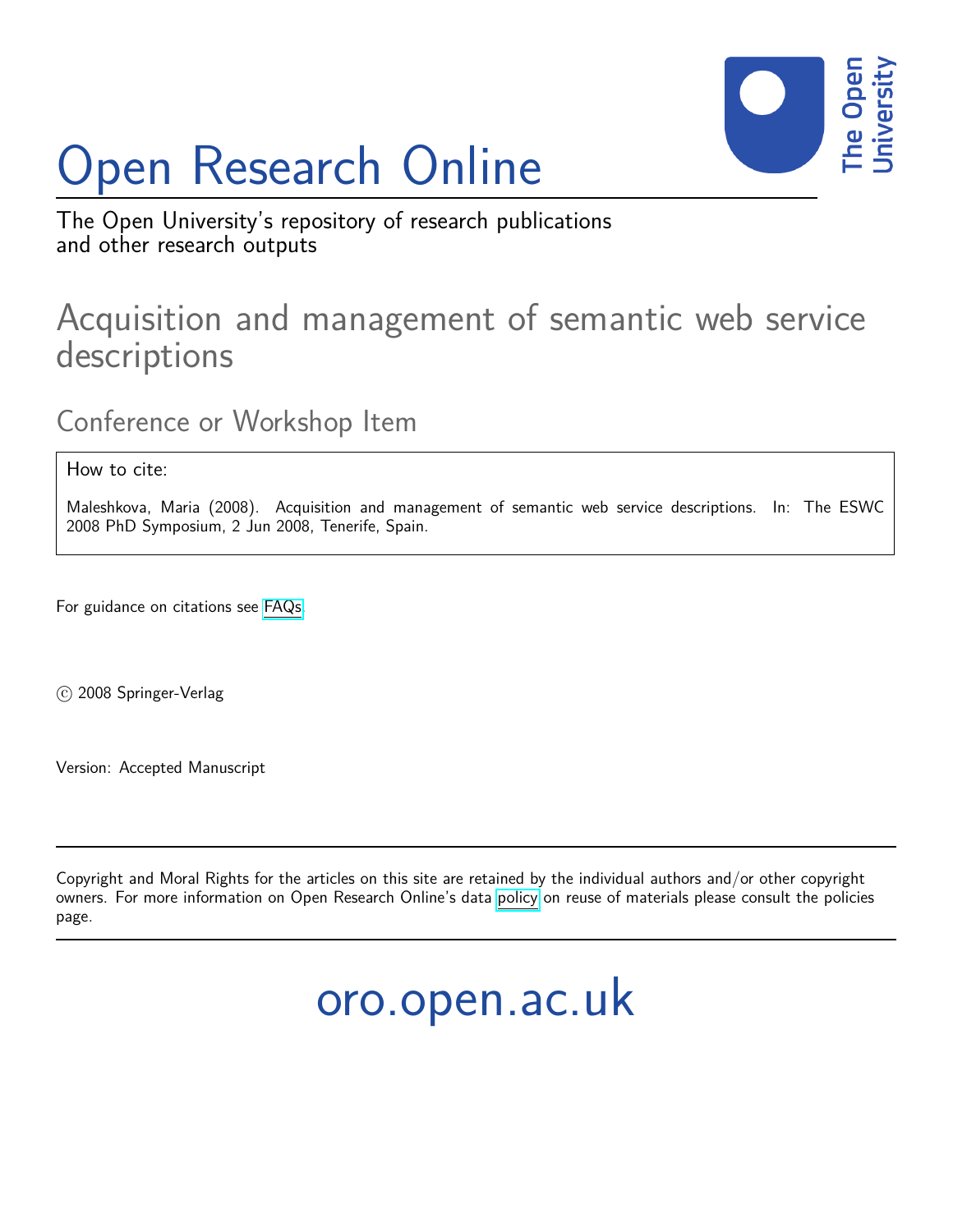### Acquisition and Management of Semantic Web Service Descriptions

Maria Maleshkova

Institute of Applied Informatics and Formal Description Methods (AIFB), University of Karlsruhe (TH), Germany maleshkova@aifb.uni-karlsruhe.de

Abstract. The increasing importance and use of Web services have resulted in a number of efforts targeted at automating Web service discovery and composition based on semantic descriptions of their properties. However, the progress in the automation of Web service discovery is still held back by the fact that the description of Web services in terms of semantic metadata is still mainly manually. This Ph.D. thesis addresses this problem by developing an approach for the acquisition and management of semantic Web service descriptions in order to facilitate efficient service discovery and composition. Specifically, this involves the collection of information about a Web service, the acquisition of semantic descriptions based on the collected information, and the structured storage of the generated semantic descriptions.

#### 1 Introduction

A clearly developing trend in the recent years is towards exposing the functionalities provided by existing software components in the form of services and facilitating in this way software reuse and added value through service composition. This development is strongly supported by the Web, which enables ubiquitous access via a set of Web standards and protocols to software components residing on different platforms. As a result, Web services are seen increasingly as the basic construct for the development of rapid, low-cost and easy-to-compose distributed applications in heterogeneous environments.

When it comes to finding appropriate services and composing distributed applications, current technologies still require a large amount of human interaction. This results in the restricted number of use cases for service integration and the limited scalability of solutions involving manual activities in the process of service discovery and compositions. In order to address these problems, the idea of supplementing Web services with a semantic description of their functionality, that could facilitate their discovery and integration, has been developed. However, the information, on which these semantic descriptions are based, is rarely discussed. In addition, there is still no established method for acquiring semantic Web service descriptions, which not only describe the functionality but also specify functional and non-functional properties in a way that supports automatic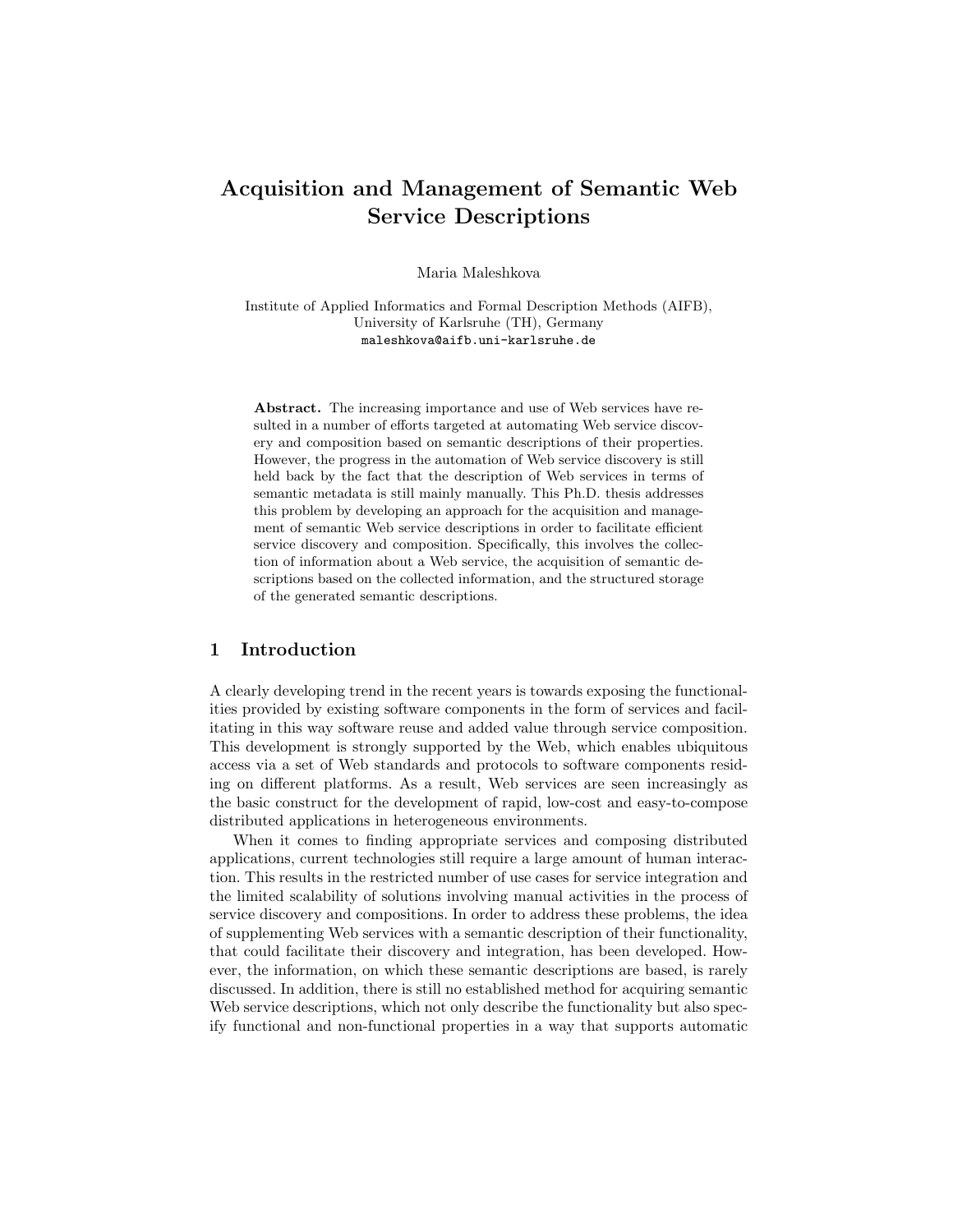matchmaking processes. Therefore, there is the strong need of developing an automatic approach, which enables the acquisition and management of semantic Web Service descriptions with the goal of supporting efficient service discovery and composition.



Fig. 1. Acquisition and Management of Semantic Web Service Descriptions

This Ph.D. thesis targets to explore the problem of semi-automatically acquiring and publishing semantic descriptions for Web services and aims to use Semantic Web techniques to develop a methodology to enhance the situation. Figure 1 shows the three main challenges connected with the acquisition and management of semantic Web Service descriptions.

- 1. How can information about Web services be collected? To answer this question, the relevant sources of information have to be identified, including not only technical and text descriptions, but also information inspired by Web 2.0 such as user tags, ratings and comments. After this, automatic mechanisms for data collection from the Web have to be developed.
- 2. How can semantic Web service descriptions be automatically acquired? This question is in the focus of the Ph.D. thesis and is addressed by exploring existing methods for metadata acquisition and identifying their advantages and disadvantages. The main goal is to develop a method, which semi-automatically acquires metadata by extracting functional and nonfunctional service properties in order to facilitate discovery and composition.
- 3. How can semantic Web service descriptions be stored? The acquired semantic descriptions have to be stored in a way that facilitates the manual as well as the automatic matchmaking processes. It is important to employ the metadata's syntactical or semantical interconnections in order to enable indexing and efficient service search.

#### 2 Related Work

There is already some work done related to the automatic creation of semantic Web service descriptions. In particular, there are two main areas of research: the acquisition of a suitable Web service domain ontology and the actual process of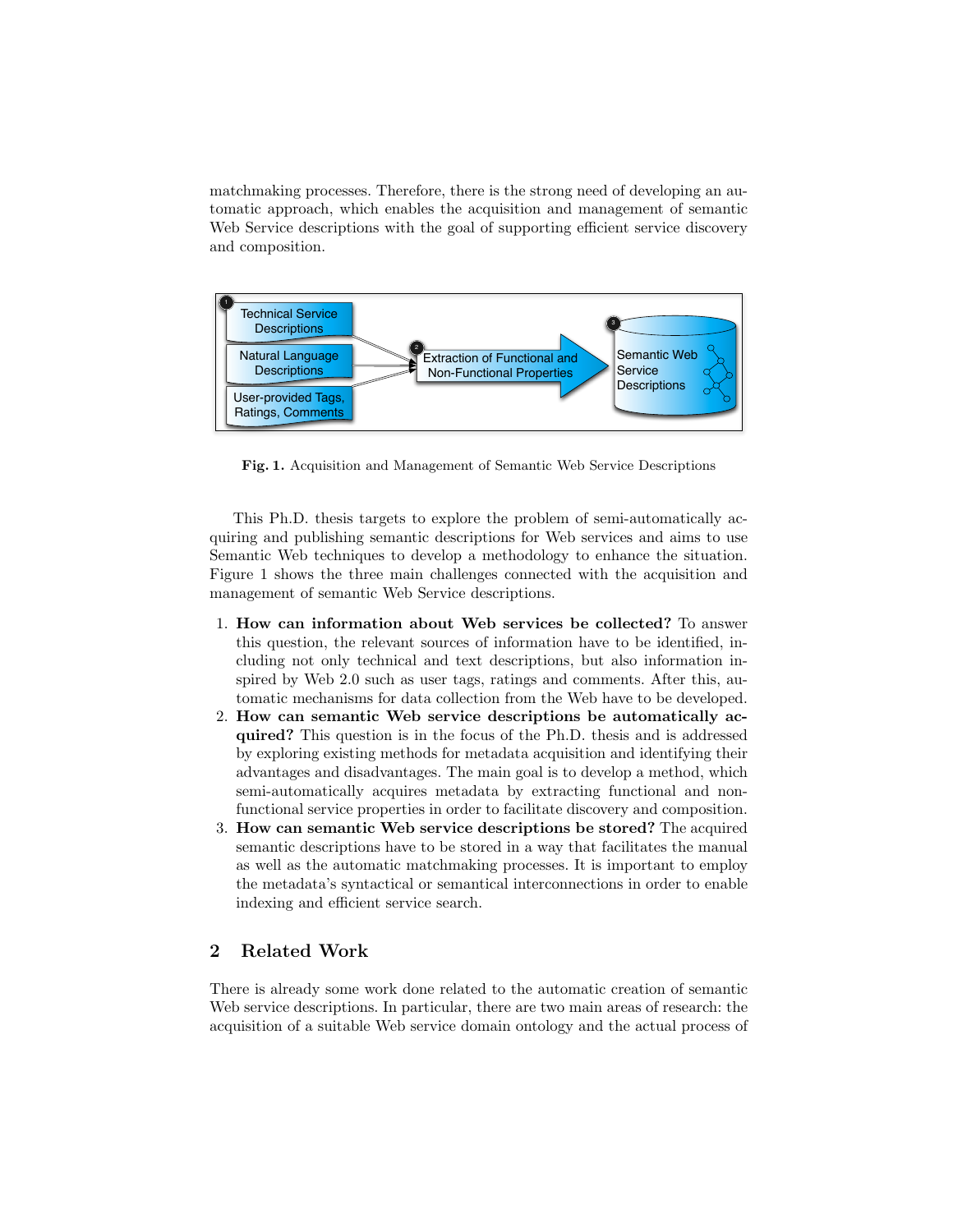annotating Web services. Sabou et al. [1] present two ontology building process in the context of two concrete research projects, revealing some of the major aspects that make Web service ontology building difficult.

Focusing on the Web service annotation task, Patil et al. [2] apply graph similarity techniques to select a relevant domain ontology for a given WSDL file from a collection of ontologies. Hess and Kushmerick [3] employ Naive Bayes and SVM machine learning methods to classify WSDL files in manually defined task hierarchies. However, none of the developed approaches focuses on facilitating Web service discovery by specifying functional and non-functionally properties and in the same time taking into consideration temporal conditions on effects, trust and access control policies.

There are a number of state of the art Web service repositories including UDDI, Bindingpoint, .NET XML Web Services Repertory, WebserviceX.NET, Web Service List, Xmethods and SalCental. An overview of these repositories presented in [4] shows that in contrast to traditional software libraries, Web service repositories rely on little metadata to support service discovery, mainly because of the difficulty of automatically deriving metadata describing Web service collections. In order to overcome the lack of metadata, there are a number of approaches which aim to enhance existing Web service repositories, in particular UDDI, with complex semantic markup [5]. Still, the existing repositories do not target the structured storage of semantic Web service descriptions in order to facilitate the effective service discovery but rather use semantic information as an extension to stored descriptions.

#### 3 Contributions

A number of Web service tasks can be automated by using semantic descriptions. In particular, service offers and requests can be matched automatically. However, semantic descriptions still have to be manually generated. The major goal of this Ph.D. thesis is to develop an semi-automatic method for the acquisition of semantic descriptions of Web services, based on metadata and tags extracted from the Web. The resulting semantic descriptions will be stored in an online semantic Web service descriptions repository, which can be used for both manual and automatic service discovery. The acquisition of semantic descriptions facilitates matchmaking approaches and can reduce the required human interaction to a minimum. Especially in use cases, where Web services are used as building blocks in distributed applications or where Web services provide functionality integrated in business processes, the automated deriving of semantic description plays a key role.

There are three main contributions, which are to be archived. First, the automatic collection of information describing a Web service is facilitated. Second, semantic descriptions of Web services are semi-automatically acquired from the collected information, in the form of semantic annotations. Finally, Web service semantic annotations are stored in an online repository, which provides semantic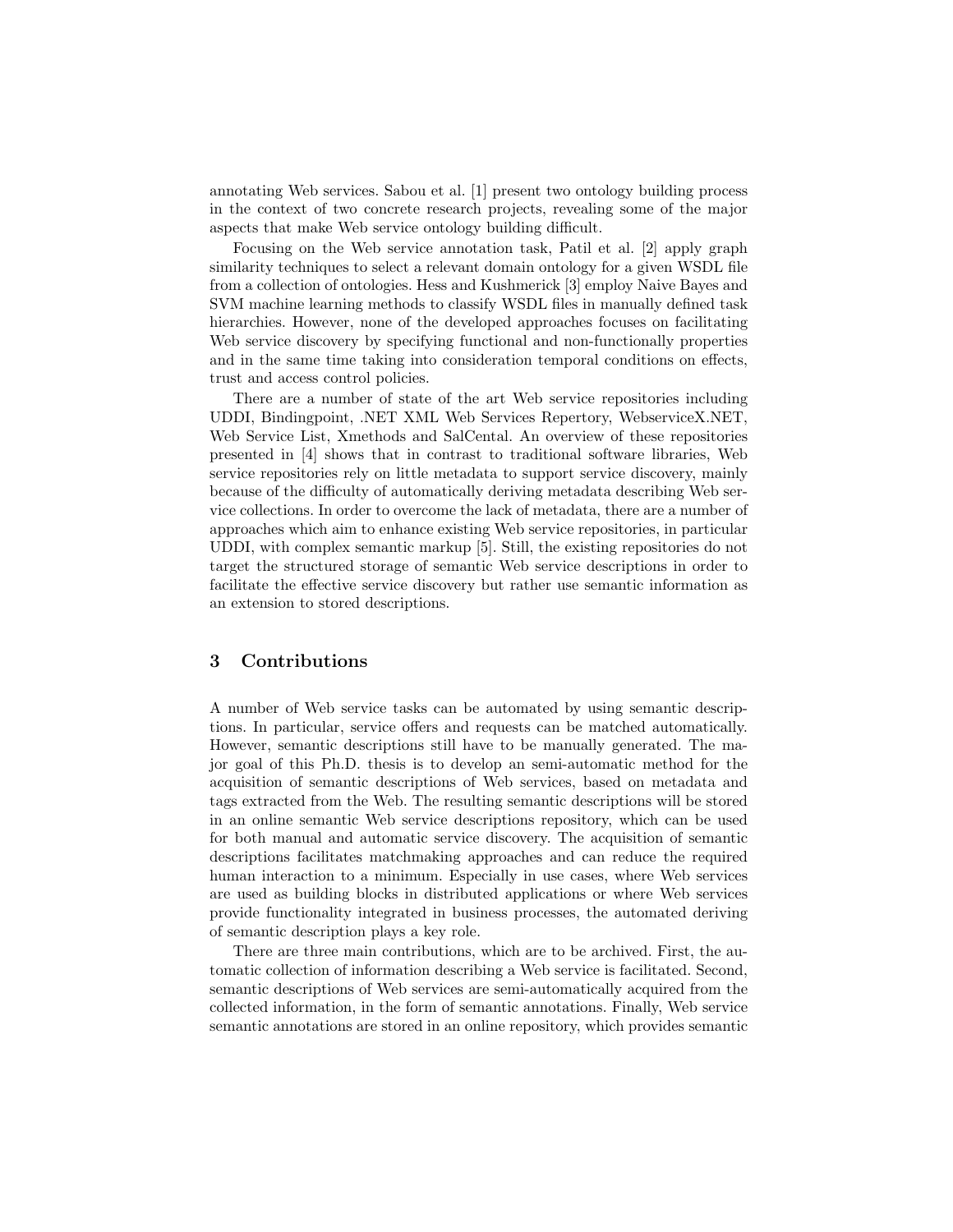indexing to allow for efficient queries and support matchmaking processes. Each of these contributions is described in detail in the following sections.

Web Service Crawlers are developed to support the automatic collection of information about Web services. Web service descriptions are usually given in a standardized form such as WSDL. Unfortunately, WSDL provides mainly technical description of services and this information is insufficient for automatic service discovery because it presumes increased human interaction. Therefore, it is necessary to automatically collect additional information. A Web service crawler can effectively be used to perform this task. In particular, this involves the identification of relevant sources and types of Web service information. Sources include natural language text descriptions, for example, documentation on provider Web-sites, and technical Web service descriptions such as WSDL, or WSMO variants. In addition, sources of information inspired by Web 2.0 such as user tags, ratings, and community inputs are also considered. The definition of the Web service crawlers is based on semantic attributes for service description, based on information needed for service discovery and composition. This involves mainly the specification of functional and non-functional Web service properties.

Web Service Semantic Annotations comprise the acquired semantic Web services descriptions, which are based on the data collected by the Web service crawlers. The main focus of this Ph.D. thesis is on developing a mechanism for the acquisition of semantic descriptions from the collected data, based on a determined formalism for the specification of semantic information. This mechanism is developed by using existing techniques for data mining and ontology learning and thereby, automatically constructing service annotations. In addition, the formalism, chosen as the basis for the semantic annotation, annotates functional and non-functional properties of Web services in a unifying way. The approach described in [6] will be used as a basis where semantic, temporal and security constraints are described by using a combination of the  $\pi$ -calculus and description logics and will be adjusted based on requirements resulting from the specification of the developed mechanism for acquisition of semantic descriptions.

Semantic Indexing is necessary in order to facilitate efficient queries on top of the semantic annotations. The structured storage of the acquired semantic annotations is targeted to improve performance of automatic matchmaking processes and speed up manual search. During semantic indexing, the collection of Web service semantic annotations will be analyzed and organized in a way that allows the efficient answering of expressive queries.

#### 4 Evaluation

The planned evaluation consists of three main steps. First, the developed mechanism for data collection is evaluated by determining a fixed domain of source data and assessing how much data was correctly retrieved. This evaluation can easily be performed by using the well-established recall/precision metrics. Second, semantic annotations evaluation assesses the performance of extracting Web